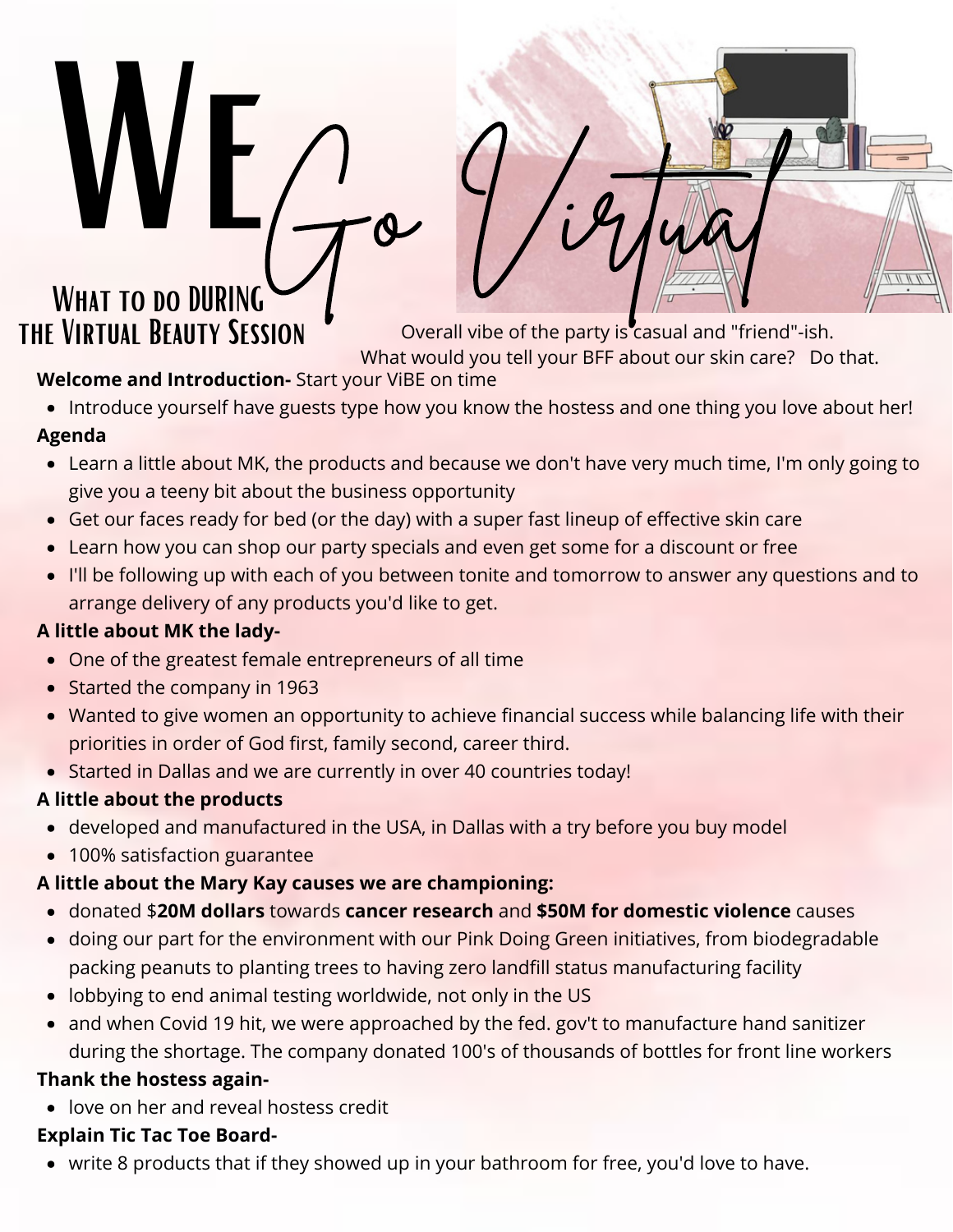# WEG- Virtual WHAT TO DO DURING the Virtual Beauty Session

#### **Let's get your face ready for bed**

- Washing your face 2x day is as important as brushing your teeth
- You may want to use Oil Free Eye Makeup Remover to remove your eye-makeup at bedtime (demo)
- Let's start with the Timewise3D Cleanser- dampen face & apply in upward,outward motion on face and neck- optional: demo Skinvigorate Brush
- remove with washcloth
- Charcoal Mask with brush
- Charcoal Mask Selfie & post in group

#### **Let me show you some of my other favorite products**

- show a few other faves with cute little descriptions- for instance:
- eye patches- cappuccino for your eyes
- revealing radiance facial peel- botox in a bottle

#### **Referrals**

- Flip over your party board and number with 1-10. Grab your cell phone.
- **You get to gift** 10 of your favorite ladies **a \$10 gc and a pampering pack!**
- When I say go, write first names and cell phone numbers of each one.
- first one done gets a mascara and everyone who completes gets a 1/2 price item

#### **Let's wrap it up**

- finish up with night cream-
- eye cream
- How do your face feel? You can use the rest of the samples tomorrow!

#### **Booking**

- Thank hostess again- bookings are the way I grow my business- I'm grateful for you!
- Our beautiful hostess will get \$25 in additional free product when each of you book tonite!
- And YOU get a Custom Skin Analyzer Scan, in addition to your MK mini shopping spree tonite of \$10 tonite AND your own hostess credit after YOUR session.

#### **Table Close**

- I had so much fun tonite! I have some product specials for you guys tonite!
- Take your closing sheet out and turn it to the side that has the pictures of all the sets
- Table Close with Roll Up Bag
- You can shop on website or text me- pay online with secure CC or propay link, paypal, venmo or cash app
- I'll be closing the party in 2 days- that gives me enough time to connect with each of you- but if you have questions before then, just reach out to me! We can chat and I'll walk you through everything!
- Option: "If you connect with me in the next 24 hours, you'll get 10% off your whole order" (or 5%, \$10, etc)